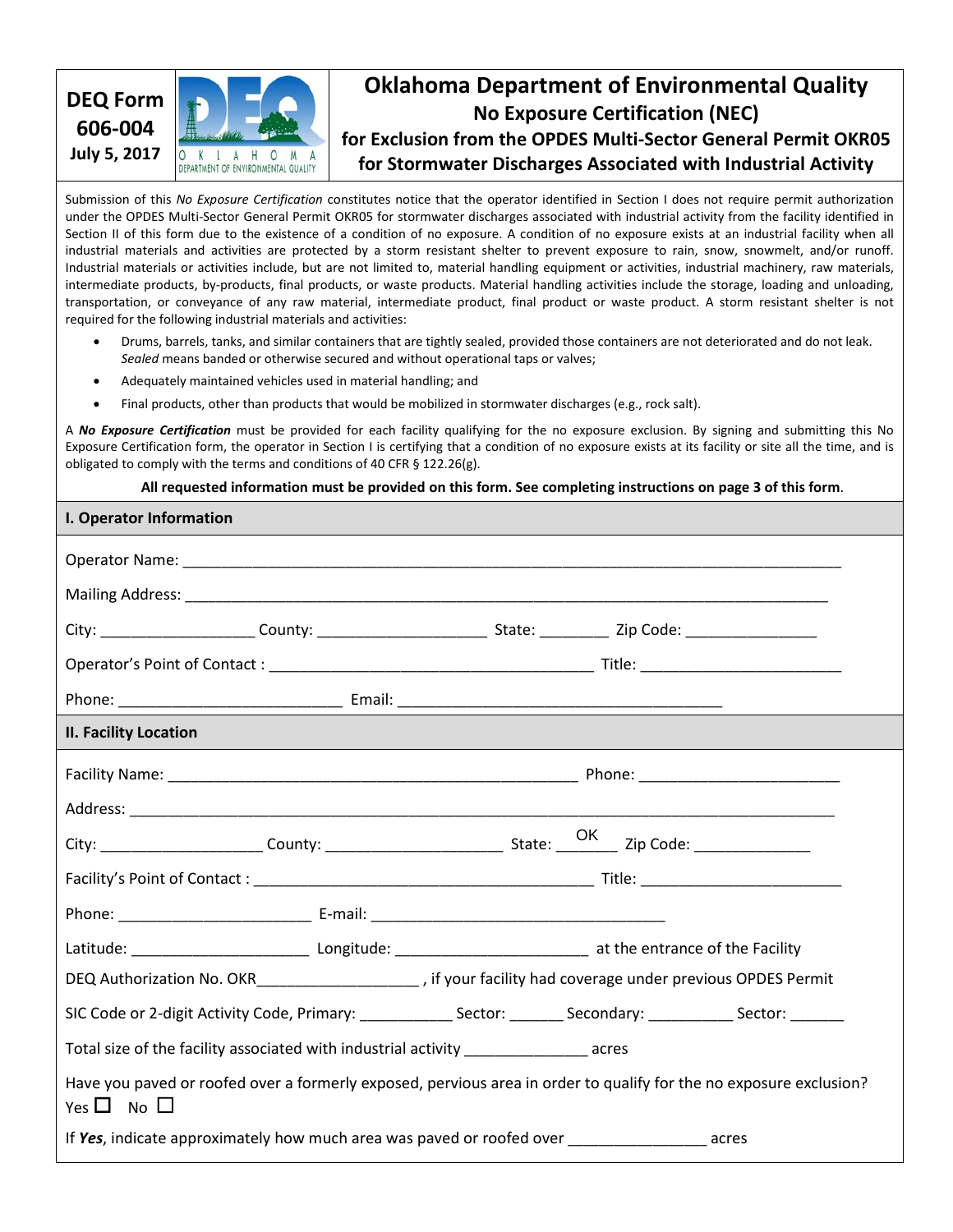| <b>III. Exposure Checklist</b> |                                                                                                                                                                                                                   |        |    |  |  |  |
|--------------------------------|-------------------------------------------------------------------------------------------------------------------------------------------------------------------------------------------------------------------|--------|----|--|--|--|
|                                | Are any of the following materials or activities exposed to stormwater, now or in the foreseeable future?<br>If your answer is Yes to any of these questions, you are not eligible for the No Exposure Exclusion. |        |    |  |  |  |
|                                | (Please check either Yes or No in the appropriate box)                                                                                                                                                            | Yes    | No |  |  |  |
| 1.                             | Using, storing, or cleaning industrial machinery or equipment, and areas where residuals from using,<br>storing or cleaning industrial machinery or equipment remain and are exposed to stormwater                |        |    |  |  |  |
| 2.                             | Materials or residuals on the ground or in stormwater inlets from spills/leaks                                                                                                                                    | $\Box$ |    |  |  |  |
| 3.                             | Materials or products from past industrial activity                                                                                                                                                               | □      |    |  |  |  |
| 4.                             | Material handling equipment (except adequately maintained vehicles)                                                                                                                                               | □      |    |  |  |  |
| 5.                             | Materials or products during loading/unloading or transporting activities                                                                                                                                         | П      | ш  |  |  |  |
| 6.                             | Materials or products stored outdoors (except finished products intended for outside use, e.g., new cars,<br>where exposure to stormwater doesn't result in the discharge of pollutants)                          | □      |    |  |  |  |
| 7.                             | Materials contained in open, deteriorated, or leaking storage drums, barrels, tanks, and similar<br>containers                                                                                                    | □      |    |  |  |  |
| 8.                             | Materials or products handled/stored on roads or railways owned or maintained by the discharger                                                                                                                   | П      | ப  |  |  |  |
| 9.                             | Waste Material (except waste in covered, non-leaking containers such as dumpsters)                                                                                                                                | □      | ш  |  |  |  |
| 10.                            | Application or disposal of process wastewater (unless otherwise permitted)                                                                                                                                        | $\Box$ | ш  |  |  |  |
| 11.                            | Particulate matter or visible deposits of residuals from roof stacks and/or vents not otherwise regulated<br>(i.e., under an air quality control permit) and evident in the stormwater outflow                    | $\Box$ |    |  |  |  |
|                                |                                                                                                                                                                                                                   |        |    |  |  |  |

#### **IV. Certification**

*I certify under penalty of law that I have read and understand the eligibility requirements for claiming a condition of no exposure and obtaining an exclusion from OPDES stormwater permitting; and that there are no discharges of stormwater contaminated by exposure to industrial activities or materials from the industrial facility identified in this document (except as allowed under 40 CFR § 122.26(g)(2) as adopted and incorporated by reference in OAC 252:606-1-3(b)(3)(L)).* 

*I understand that I am obligated to submit a no exposure certification form once every 5 years to DEQ and to the operator of the local MS4 into which this facility discharges stormwater (where applicable). I understand that I must allow DEQ or MS4 operator where the stormwater discharge is into the local MS4, to perform inspections to confirm the condition of no exposure and to make such inspection reports publicly available upon request. I understand that I must obtain coverage under an OPDES permit prior to any discharge of stormwater from the facility.* 

*Additionally, I certify under penalty of law that this document and all attachments were prepared under my direction or supervision in accordance with a system designed to assure that qualified personnel properly gathered and evaluated the information submitted. Based upon my inquiry of the person or persons who manage the system, or those persons directly involved in gathering the information, the information submitted is to the best of my knowledge and belief true, accurate and complete. I am aware there are significant penalties for submitting false information, including the possibility of fine and imprisonment for knowing violations.*

| For DEQ use only: Assigned Application Number: _________________________________ |  |  |  |  |  |  |
|----------------------------------------------------------------------------------|--|--|--|--|--|--|